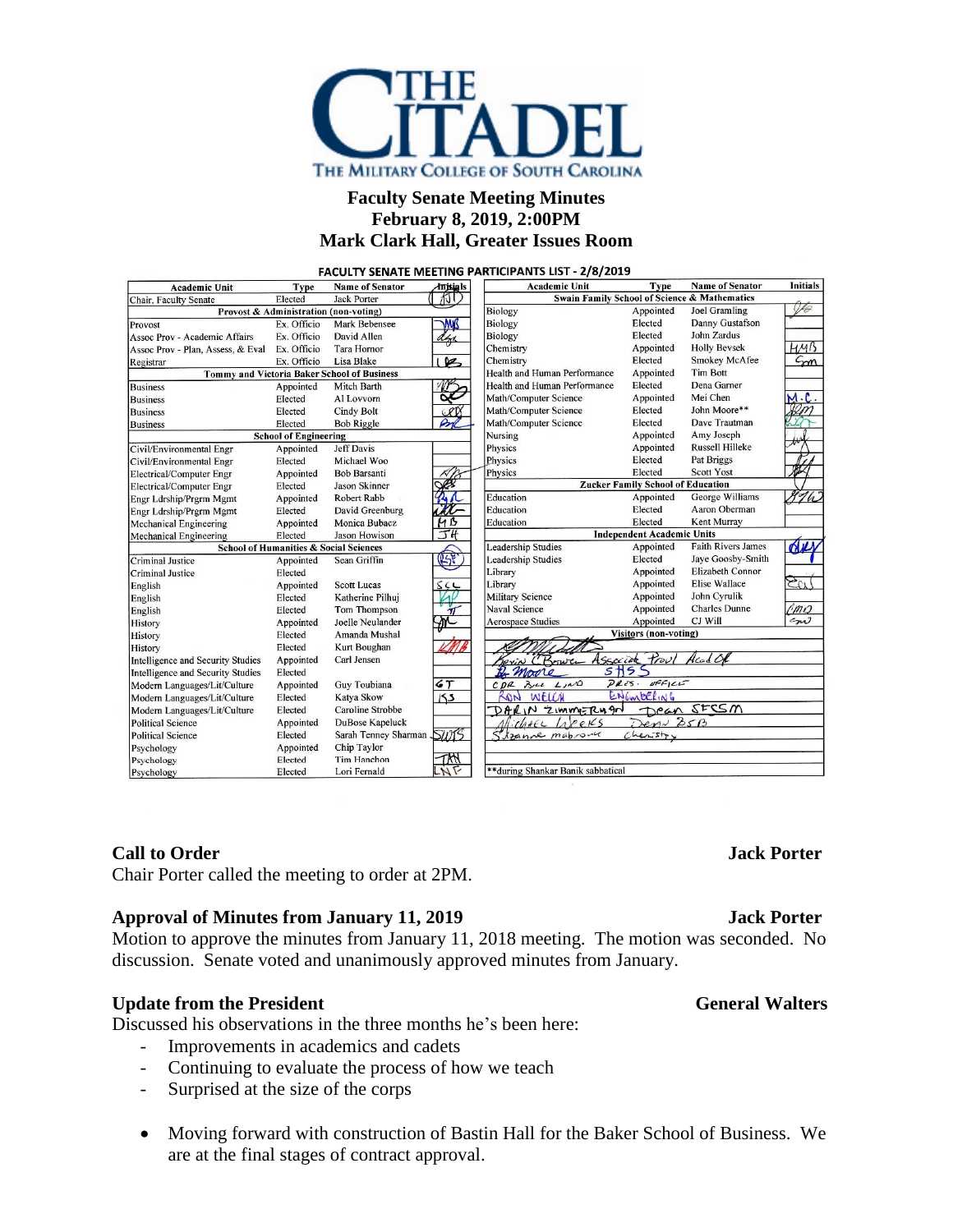- Capers Hall remains our #1 priority and possibility of getting additional funding.
- There is a plan for renovations to Faculty House, 171 Moultrie Street, located right outside the Lesesne Gate. Working with The Citadel Foundation to update the House. Renovations include a function area, sleeping area, eating, and office space. More to follow.
- Unoccupied housing on campus—need to update these spaces and provide occupancy. We can use outside contractors for this and do not need to go through our own F&E.
- Looking forward to the new Provost, Dr. Sally Selden, coming.
- Renovations to Byrd Hall will start soon.
- The new VP of F&E, Jeffrey Lamberson, will be here March  $1<sup>st</sup>$ .
- The President's inauguration ceremony will be on Friday April  $5<sup>th</sup>$ .
- Campus Master Plan must remain important because there is nothing on this campus that won't eventually be replaced. Looking out 15 years.
- There is an opportunity to receive NCAA funds and will begin looking at the teams on campus to ensure we meet all requirements. Desire to bring another NCAA female team into our balance of teams.
- Updating cadet company assignments starting in academic year 2020-2021; intended to balance the number of cadets in each company. This will provide benefits such as rank opportunities and stronger camaraderie among a larger section of classmates. If this change does not produce the desired results it will be looked at again. Much emotion from alumni about the change. Currently 30-40% of cadets don't graduate from the same company they matriculated into The Citadel.
- Conducting lunches with faculty and staff.

# **Faculty Governance and CSI Proposal Tom Thompson**

# Inquiring if Faculty Senate should to oversee CSI Program since it's an academic program across academic units.

Created proposal to direct the Undergraduate Curriculum Committee (UCC) to create a subcommittee to oversee CSI regarding course offerings and other academic issues keeping Faculty Senate informed.

Motion to accept proposal. Seconded and approved.

Discussion:

Assoc. Provost David Allen explained that CSI doesn't have a set curriculum and caters more to the needs of CSI students. These needs depend on the type of AP or dual enrollment credits they have. CSI can make adjustments to provide what's most beneficial for the students and doesn't require oversight by a subcommittee. CSI is also not a degree or certificate seeking program. Explained communication concerns from Academic Affairs office to Department Heads to the faculty teaching the classes.

Tom Thompson stated that no one is doubting the success of the program, and faculty should be involved. Suggestion to form a CSI academic advisory committee comprised of faculty that want to help in the design of CSI classes.

Provost Mark Bebensee reviewed measured benefits and retention rates of first semester freshman. Explained they do reach out to department heads but will work to communicate better.

Senators expressed concern:

• That history and psychology classes are not offered and was not informed they were removed. History department values the early interaction with knobs and the department is losing that since there are fewer classes being offered for HIST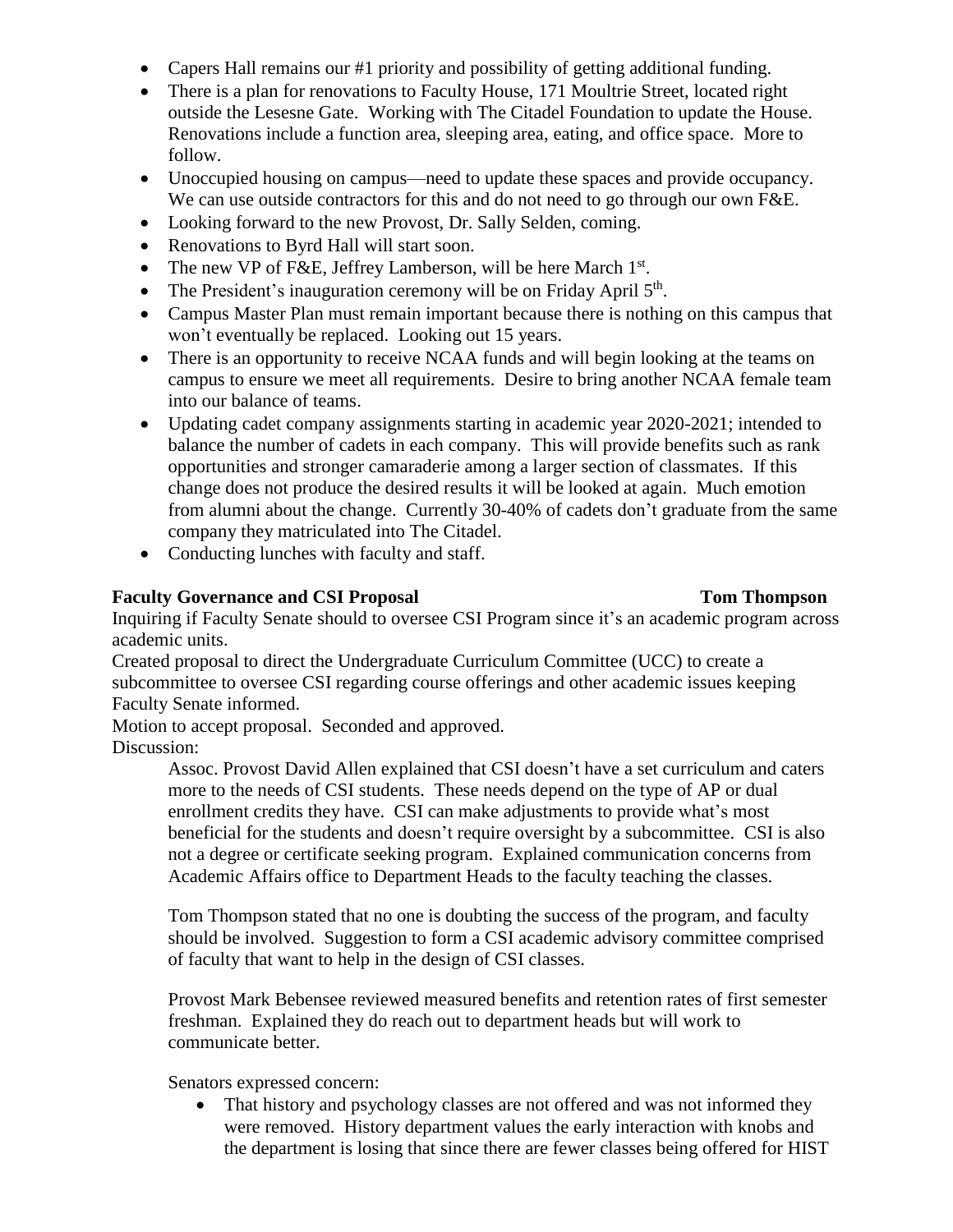103 and 104. History would like to have a standing committee to be in conversations as programs are suggested. Would like to work together and be in conversation to help design the classes.

• Concern about level of pay for teaching CSI

Assoc. Provost Allen explained the changes in class offerings are coming from student survey's indicating. Compensation for teaching CSI: faculty are paid 7.5% of their annual salary and adjuncts receive adjunct pay. This poses a concern since it costs more to pay full time faculty to teach CSI and poses a problem for the CSI budget. Faculty would like to see more CSI opportunities for students who can't afford it. Assoc. Provost Allen stated the lineup of CSI classes reflects the program's budget. Said that CSI is not bound by the Faculty Charter.

Robert Riggle inquired how Gen Ed reform will affect CSI programs.

Assoc. Provost Allen explained that the program is looking at three groups. First group is math readiness program and are still deciding if it's appropriate for CSI since it's so compressed. Invested very heavily last summer and great results from one perspective. Second group involved are two majors, business and criminal justice, and the classes that were offered last summer went over very well. This is a big investment for CSI as business professors do not come cheap. The third group is elective classes and won't need to worry about them too much because of the strands. Unable to provide freshman seminar classes. So CSI program is looking at elective classes such as Fine Arts. Said ENGL 101 is the gateway class to the freshman seminar classes. If CSI students don't have that as a transfer credit then it will be suggested they take ENGL 101 to prepare them for college writing. The CSI budget is completely dependent on tuition and about 25 students received scholarships last summer.

Joelle Neulander stated that faculty want to contribute to success of CSI and suggested the forming of an academic advisory committee of faculty members who are interested in helping CSI.

Assoc. Provost Allen stated that CSI as an academic program reports to the Provost and cannot give away authority. Need to determine what the lines are and what Faculty Senates role in CSI is.

Motion to table decision until next month. Motion seconded. Senate voted. Proposal tabled until next month.

# **Daniel Library Revised Tenure & Promotion Standards Elise Wallace**

Updated Tenure and Promotion standards as of January  $21<sup>st</sup>$  and emphasized the liaison responsibilities more than they were before. Updated language. Motion to approve updated changes. Motion seconded and approved. Discussion:

Should this go to the Tenure and Promotion committee? Chair Porter explained it didn't have to and only needs approval from Faculty Senate

Senate voted: Unanimously passed.

# **Graduate Curriculum Committee recommendations**

Computer Science, joint program with College of Charleston, Make Networks course a prerequisite for Cyber Security of Networks. Both colleges approve the pre-requisite change Discussion:

No discussion Senate voted: Unanimously passed.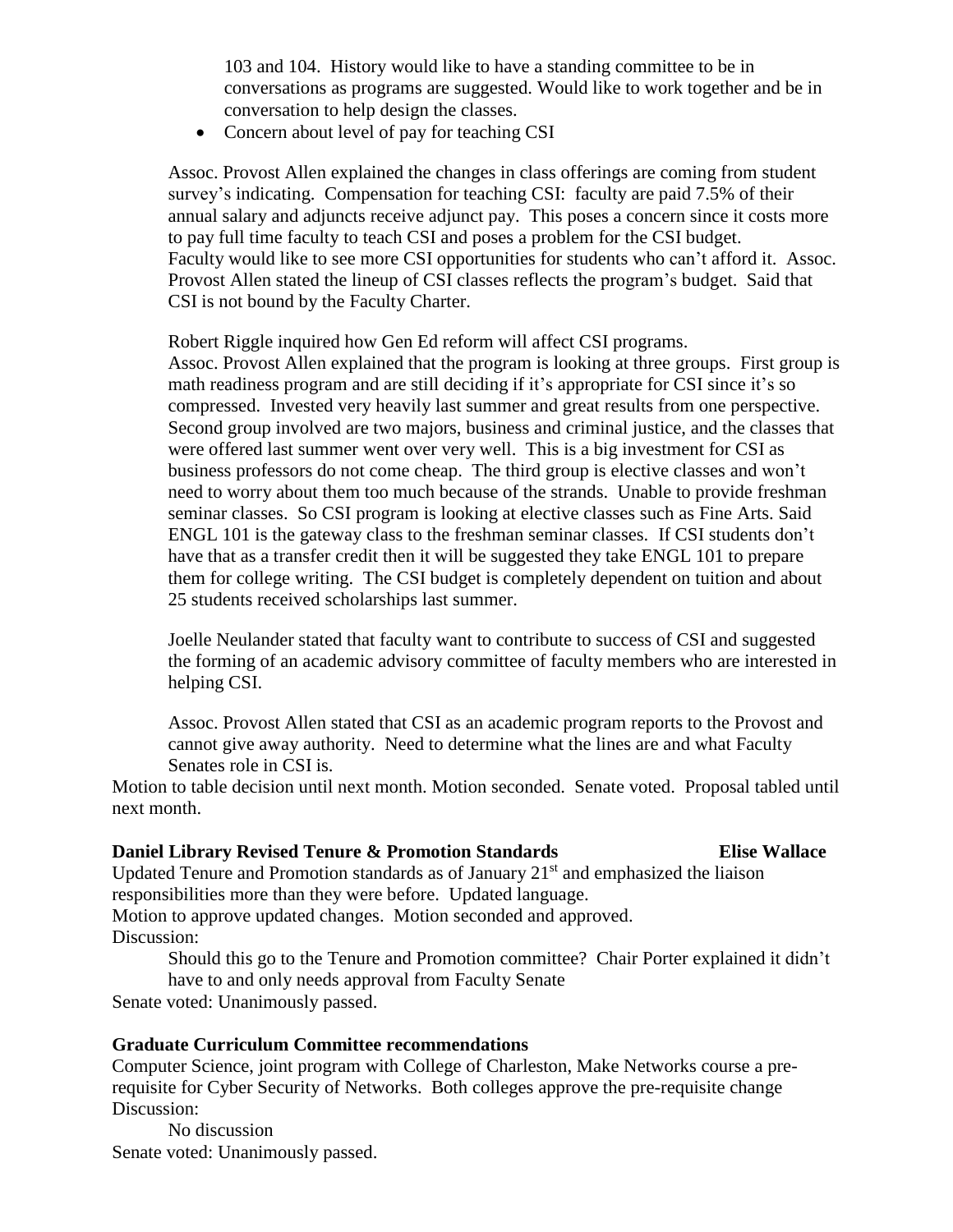# **Undergraduate Curriculum Committee recommendations Jason Howison**

New Minor – Public Policy – all courses already exist

New Course – BIOL 292 – Leadership for Environmental Sustainability

New Course – CIVL 331 – Probability and Statistics for Civil and Construction Engineering.

This will replace existing CIVL 330 course and meet the needs of CIVL and CONE majors.

New Course – CONE 412 – Engineering Practice and Professional Licensure for Construction Engineers

Revised Course – CONE 481 – Construction Engineering Design Capstone I – renamed to match course content

Revised Course – CONE 482 – Construction Engineering Design Capstone II – renamed to match course content

All recommendations have been approved at committee level with one abstention.

Motion approved and seconded.

Discussion:

Members would like to take a closer look at this and discuss with colleagues. Would like to table it to next month and have more time to review since only received information 48 hours prior to this meeting.

Tom Thompson made a motion to table. Seconded and approved.

Discussion:

Everyone is guilty of submitting last minute requests before the UCC meetings. When adding new majors, the committee needs to be concerned about what other majors will be affected.

Explained new minors don't have a negative impact and will only enhance and enrich the student experience.

Mitch Barth commented that Senate needs to decide what is the role of committees? Does committee decision making and recommendations need to be rehashed by the Faculty Senate or should the Senate trust the committees to do their work?

We want to trust the committees to do their work but the Senate needs to understand what they are approving instead of just stamping their approval on everything.

Explained these UCC recommendations are fine-tuning a new program and not new changes.

Suggested the Senate come up with a structure and hold to the structure with hard deadlines. Holding to deadlines will allow Faculty Senate time to review information.

Explained the Senate should be trusting our committees but faculty needs to show up to committee meetings, vet recommendations, do their job, and be held accountable.

Departments need to police themselves and ensure faculty are attending. Committees are not closed and are open to all members of faculty with the exception of tenure and promotion and sabbaticals committee.

Suggestion to have a calendar showing when committees meet so everyone on eyes on it.

Discussion concluded.

Motion to table UCC recommendations until March 22<sup>nd</sup> meeting. Motion to table fails (10 for, 19 opposed).

Move to vote.

Inquired when is the deadline for information to be sent to the Senate for review.

Agenda items go to Chair Jack Porter one week before the meeting

Motion to approve UCC recommendations approved and seconded.

Senate voted: Passed with 6 abstentions.